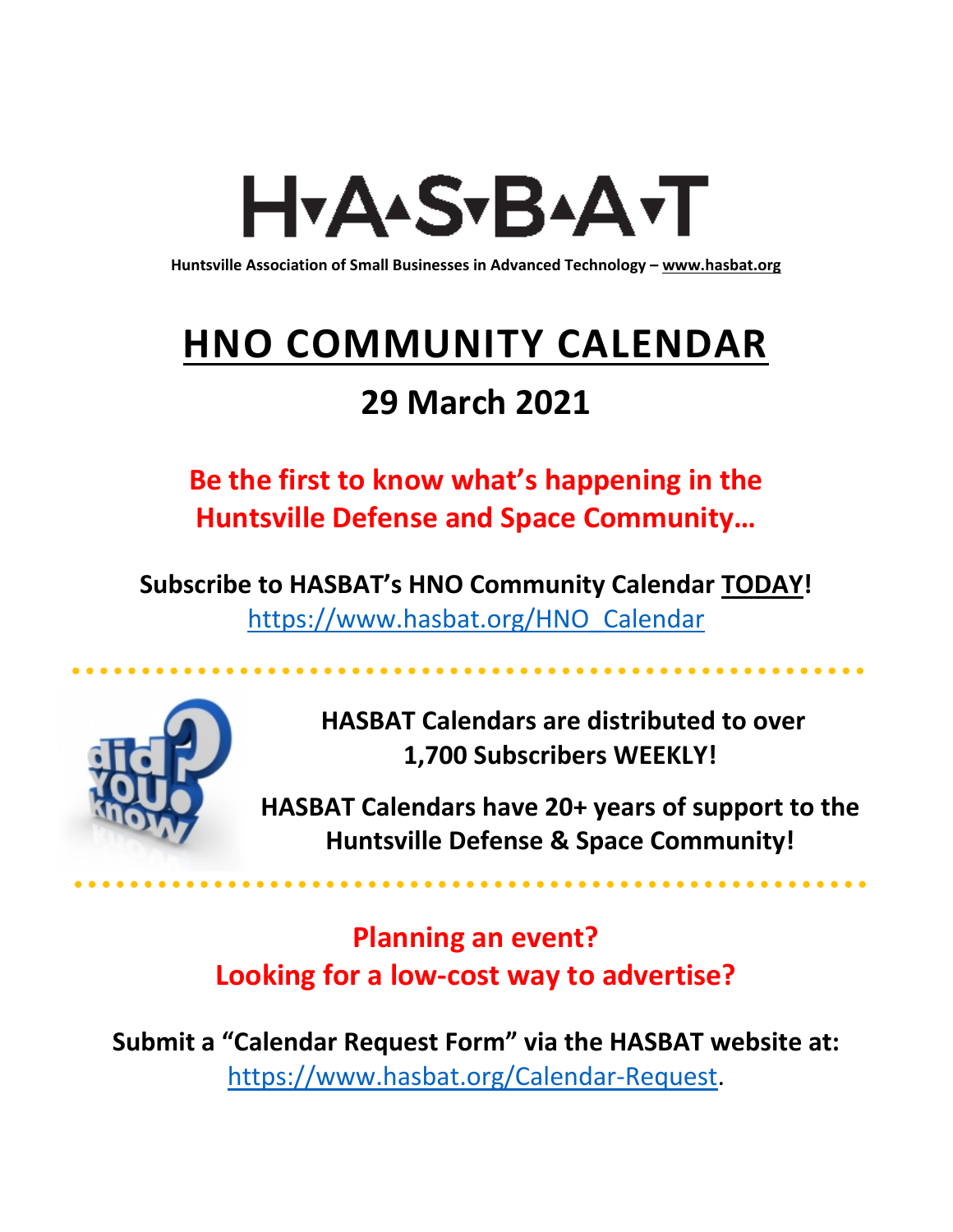**HNO COMMUNITY CALENDAR**

### **29 MARCH 2021**

# **Table of Contents**

Instructions: Click CTRL+Enter to access any area(s) of interest, or scroll to the appropriate section

#### **NOTES TO THE CALENDAR**

- *For special event information, contact the appropriate protocol office.*
- *The POC data provided for each calendar entry represents the best information available.*
- *There is an Advanced Planning Calendar if you want to look ahead and avoid conflicts.*
- *Any updates or corrections, please email HASBAT at [calendar@hasbat.org.](mailto:calendar@hasbat.org)*



## **PROUDLY SERVING BUSINESSES IN THE HUNTSVILLE DEFENSE & SPACE COMMUNITY**

Page 2 of 12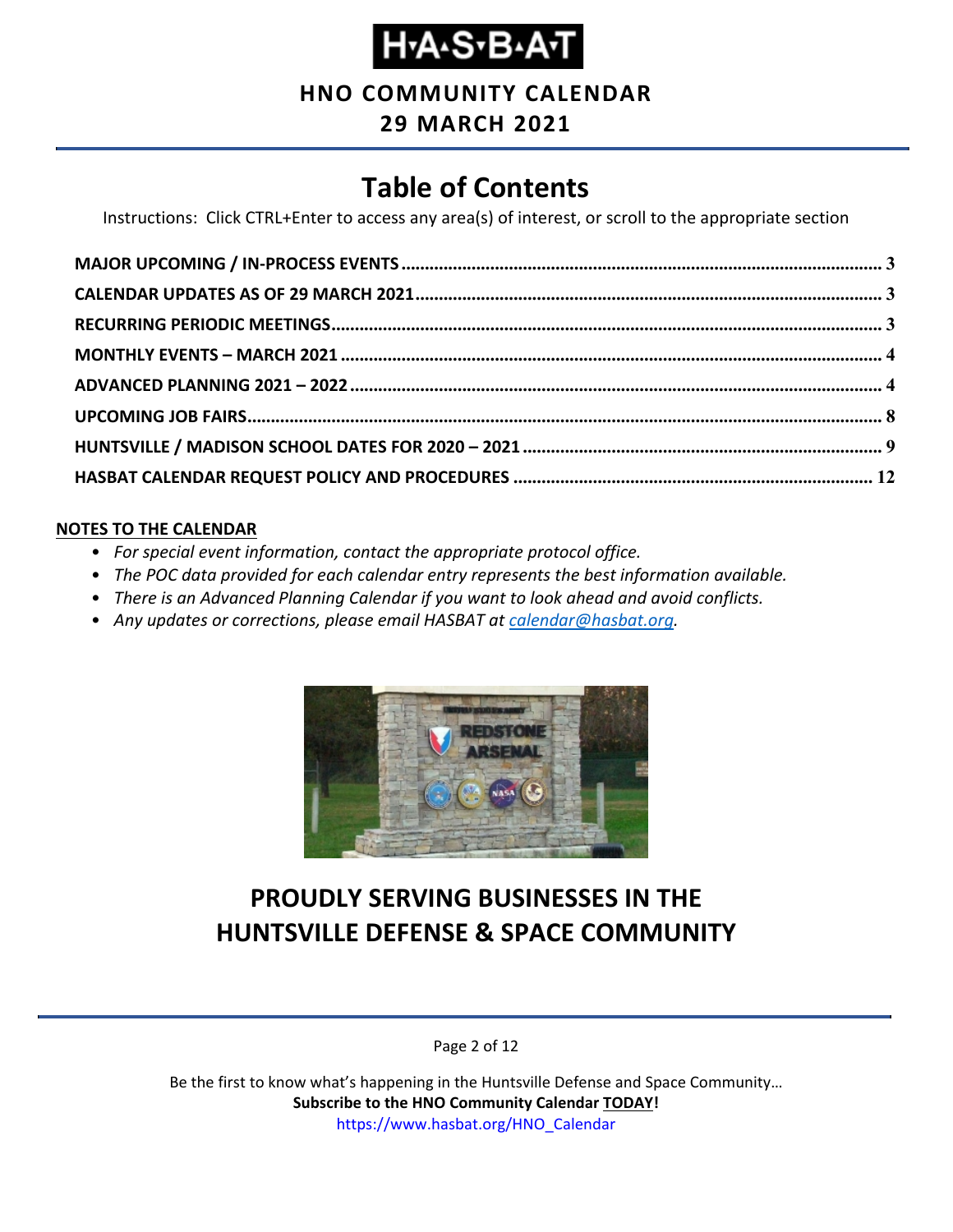**HNO COMMUNITY CALENDAR**

**29 MARCH 2021**

### <span id="page-2-0"></span>**MAJOR UPCOMING / IN-PROCESS EVENTS**

• **No major short-term events**

### <span id="page-2-1"></span>**CALENDAR UPDATES AS OF 29 MARCH 2021**

- **15 APR 21 (Virtual): The Monthly Close Process – Approach & Best Practices Webinar.** Sponsored by Redstone Government Consulting, Inc (RGCI), this free webinar runs from 11am-12pm CST and offers attendees an overview of The Monthly Accounting Close Process. The instructor is Amanda L. White, CPA Senior Managing Consultant. More details and registration at: [https://hubs.ly/H0JR9mV0.](https://hubs.ly/H0JR9mV0) The cost is free.
- **29 APR 21 (Virtual): DFARS Business System Audits – What to Expect Webinar.** Sponsored by Redstone Government Consulting, Inc (RGCI), this free webinar runs from 11am-12pm CST and offers attendees an overview of DFARS Business System Audits, general requirements, the audit process, auditor expectations, and recommended contractor actions to prepare. The instructor is Robert (Bob) Eldridge, CPA who is a Director at RCGI and worked in DCAA for over 32 years. More details and registration at: [https://hubs.ly/H0JRjZ70.](https://hubs.ly/H0JRjZ70) The cost is free.

### <span id="page-2-2"></span>**RECURRING PERIODIC MEETINGS**

- **Huntsville Accounting and Financial Women's Alliance (AFWA) Meeting**: 3rd Tues. @1730, Terranova's [www.huntsvilleafwa.org](http://www.huntsvilleafwa.org/)
- **Air Force Association**: 3rd Thurs. @1730, details TBD [Brenda.armstrong@edwardjones.com](mailto:Brenda.armstrong@edwardjones.com)
- **Energy HSV**: Periodic Breakfast Meetings and Luncheons, for more information, contact Trisha Truitt [trisha.truitt@energyhuntsville.com](mailto:trisha.truitt@energyhuntsville.com) or Kecia Pierce [kecia.pierce@energyhuntsville.com](mailto:kecia.pierce@energyhuntsville.com) for details.
- **Huntsville Aerospace Marketing Association (HAMA) Membership Luncheon**: 2nd Fri. @1100 1300, Jackson Center – [reservations@hamaweb.org](mailto:reservations@hamaweb.org)
- **HASBAT Monthly Membership Meeting**: 1<sup>st</sup> Thurs. (2<sup>nd</sup> during Fed. Holidays) @0700-0830 or 1100-1300, Jackson Center – [www.hasbat.org/events](http://www.hasbat.org/events)
- **HASBAT Quarterly Training Session**: 1<sup>st</sup> Thurs. (2<sup>nd</sup> during Fed. Holidays) @0930-1100 (MARch, June, September, and December), Jackson Center and other venues per topic – [www.hasbat.org/events](http://www.hasbat.org/events)
- **International Cost Estimating & Analysis Association (ICEAA) Greater Alabama Chapter Workshop**: 2nd Tuesday – <http://www.iceaaonline.com/chapters/greater-alabama-chapter/>
- **Military Officers Association of America (MOAA)**: Last Wed of the Month @1100, Summit Club [csdowning@bellsouth.net](mailto:csdowning@bellsouth.net)
- **North Alabama Veterans & Fraternal Organization Coalition (NAVFOC): 1<sup>st</sup> Weds., American Legion-Post** 229 – [www.navfoc.org](http://www.navfoc.org/)
- **National Contract Management Agency (NCMA) Monthly Meeting**: 3rd Thurs., Check website for time and location – [www.ncmahsv.org](http://www.ncmahsv.org/)

Page 3 of 12

Be the first to know what's happening in the Huntsville Defense and Space Community…

**Subscribe to the HNO Community Calendar TODAY!** 

https://www.hasbat.org/HNO\_Calendar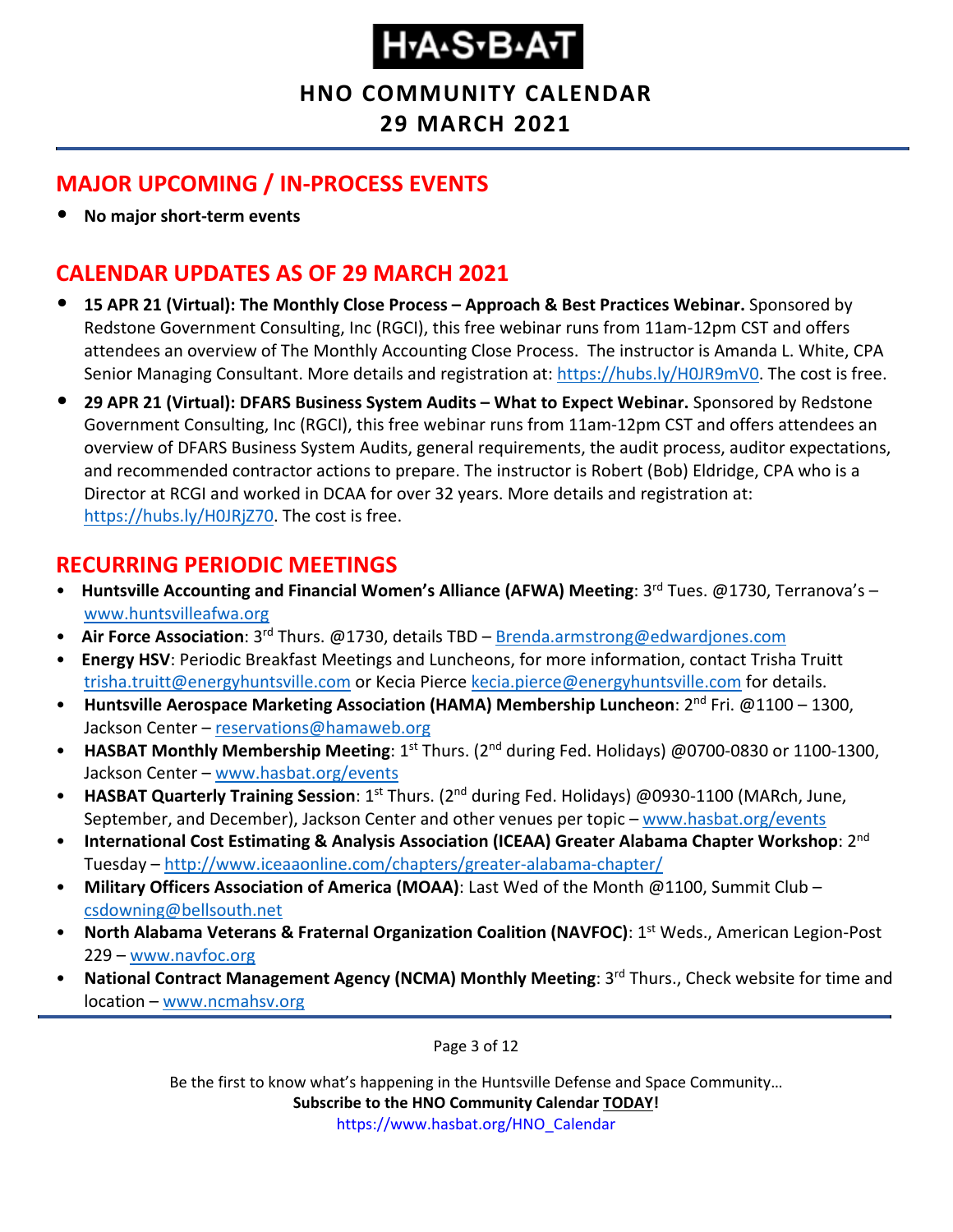**HNO COMMUNITY CALENDAR**

### **29 MARCH 2021**

- **Project Management Institute North Alabama Chapter (PMI-NAC) Monthly Meeting:** Breakfast Meetings the first Thursday of every month at 7:30 AM in Redstone Federal Credit Union (RFCU) Atrium. Luncheon Meetings the third Tuesday of every month at 11:30 AM in Jackson Center. See website for details: [www.pmi-nac.org](http://www.pmi-nac.org/)
- **Rocket City Adjutants General Corps Regimental Association (RCAGCRA)**: 2nd Thurs. @1130-1300, Java Café – [sherenroberts@yahoo.com](mailto:sherenroberts@yahoo.com)
- **Redstone Arsenal (RSA) Mil. & Civ. Club (RSAMCC) Lunch**: 2nd Tues, @1000-1230, The Summit [www.rsacwc.org](http://www.rsacwc.org/)
- **Redstone Arsenal Sergeant Majors Association**: 3rd Thurs. @0630-0730, USAG HQ Conf. Rm. D101 for info go to [info@redstonesma.org](mailto:info@redstonesma.org) or their website at [http://www.redstonesma.org](http://www.redstonesma.org/)
- **Redstone Arsenal Warrant Officers Association**: 2nd Weds. @1130-1300, Bowling Alley [www.redstonewarrants.com](http://www.redstonewarrants.com/)
- **Society of American Military Engineers (SAME)**: 2nd Thurs., Redstone Federal Credit Union (RFCU 220 Wynn) – [tfoster@ssr-inc.com](mailto:tfoster@ssr-inc.com)
- **Vietnam Veterans of America (VVA) Chapter #1067**: 2nd Thurs. @1700, American Legion (Drake Ave.) [wharmon446@charter.net](mailto:wharmon446@charter.net)

### <span id="page-3-0"></span>**MONTHLY EVENTS – MARCH 2021**

• **30 MAR 21 (Virtual): NASA Kennedy Space Center Office of Small Business Programs Virtual Outreach.**  This hour-long webinar is for an in-depth look at two of NASA KSC's Prime Contractors, AI Solutions and Apache-Logical Joint Venture. The session runs from 9:30 AM – 10:30 AM CST. More details and registration at: [https://www.eventbrite.com/e/ksc-osbp-virtual-outreach-tickets-127765613389.](https://www.eventbrite.com/e/ksc-osbp-virtual-outreach-tickets-127765613389) The cost is free

# <span id="page-3-1"></span>**ADVANCED PLANNING 2021 – 2022**

#### **NEAR TERM APRIL 2021 – MAY 2021:**

- **1 APR 21 (Virtual): Creating a Win-Worthy Proposal.** Sponsored by The Catalyst, Jeff Leitner, Vice President of Consulting with Red Team Consulting will walk you through the most critical tasks and steps in creating a proposal that is convincing, organized, and most importantly high scoring. Intended audience is for economically-disadvantaged small business' or low-income individuals. The session runs from 3:00-5:00 pm CST. More details and registration at: [https://catalystcenter.ecenterdirect.com/events/971464.](https://catalystcenter.ecenterdirect.com/events/971464) The cost is free
- **6 APR 21 (Virtual): Understanding ISO Certification.** Sponsored by The Catalyst, Hear from Subject Matter Expert, Jay Billings, Vice President of DMSC at DOD for an overview of all-things ISO from its history through the different ISO standards and how to achieve them. Intended audience is for economically-

Page 4 of 12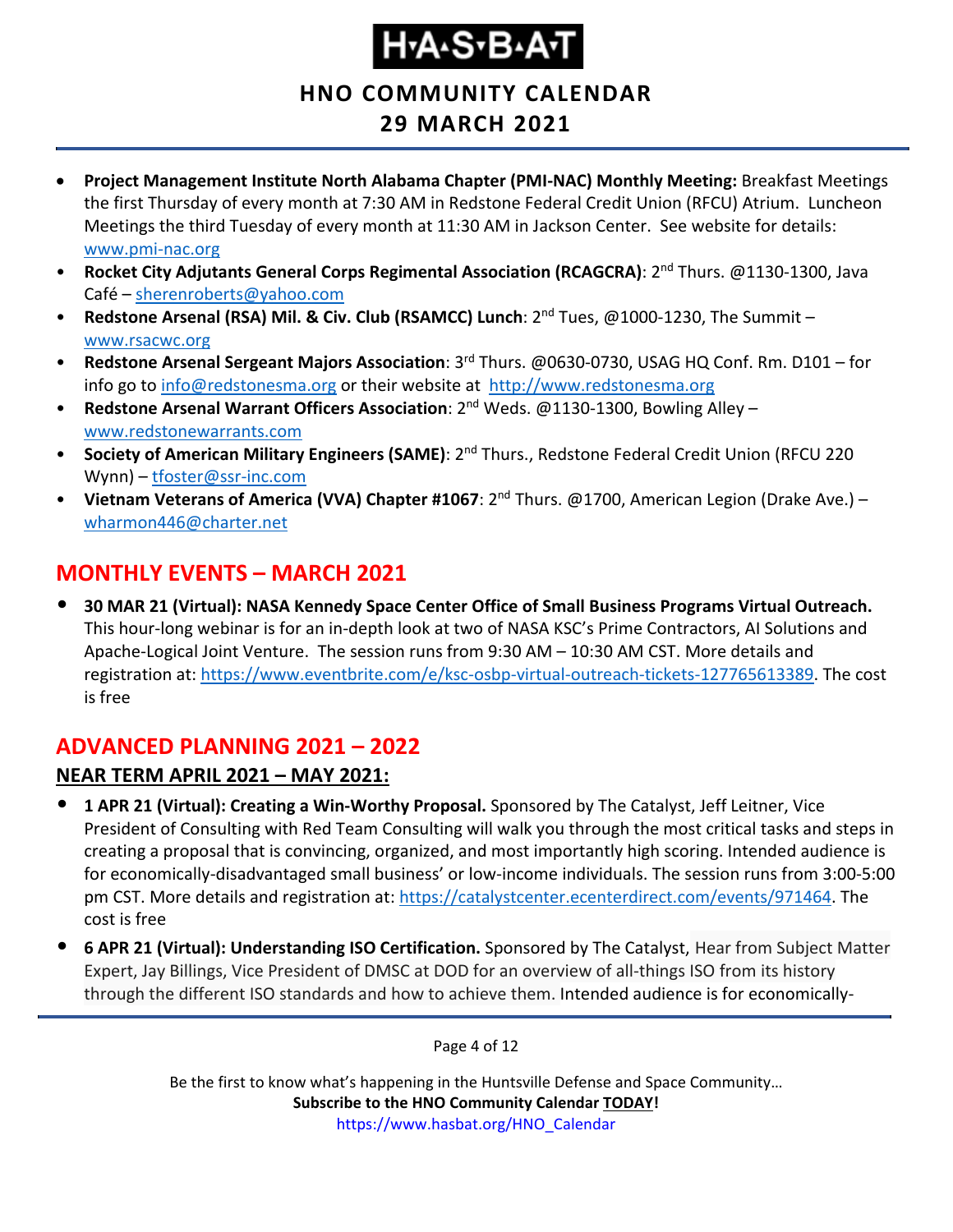### **HNO COMMUNITY CALENDAR 29 MARCH 2021**

disadvantaged small business' or low-income individuals. The session runs from 3:00-5:00 pm CST More details and registration at: [https://catalystcenter.ecenterdirect.com/events/971463.](https://catalystcenter.ecenterdirect.com/events/971463) The cost is free

- **6 APR 21 (Virtual): NASA Kennedy Space Center Office of Small Business Programs Virtual Outreach.** This hour-long webinar is for an in-depth look at two of NASA KSC's Prime Contractors, Jones-Edmonds and Jacobs Technology. The session runs from 9:30 AM – 10:30 AM CST. More details and registration at: [https://www.eventbrite.com/e/ksc-osbp-virtual-outreach-tickets-145673211497.](https://www.eventbrite.com/e/ksc-osbp-virtual-outreach-tickets-145673211497) The cost is free
- **8 APR 21 (Virtual): Commercial to Cost - What Do Contractors Need to Know.** Sponsored by The Catalyst, Hear from Subject Matter Expert, Lynne Nalley, Director with Redstone Government Consulting, Inc. an overview of government compliance and oversight when moving from Commercial contracts to Cost Based contracts. Intended audience is for economically-disadvantaged small business' or low-income individuals. The session runs from 2:00-4:00 pm CST More details and registration at: [https://catalystcenter.ecenterdirect.com/events/971465.](https://catalystcenter.ecenterdirect.com/events/971465) The cost is free
- **8 APR 21: HASBAT Membership Breakfast (In-Person)**. HASBAT sponsors a membership breakfast from 7:00 – 8:30 AM at the Jackson Center. The guest speaker is COL Kevin Chaney from PM Aircraft Survivability Equipment (ASE). See [www.hasbat.org/events](http://www.hasbat.org/events)
- **8 APR 21 (Virtual): New Administration, New Rules: Navigating the Workplace.** The HSV Chamber of Commerce sponsors this 1.5 hour session from 11:00-12:30 via Zoom. Topics are to cover anticipated changes to labor and employment law that may impact business leaders including: Affordable Care Act, Retirement Benefits, Wage & Hour Regulations, Immigration Policies, Discrimination Protections, and Labor Relations. Contact Pammie Jimmar at 256-535-2043 or email [pjimmar@hsvchamber.org](mailto:pjimmar@hsvchamber.org) for more info and registration. The cost is \$5 for Chamber of Commerce Members and \$10 for Non-Members
- **8 APR 21 (Virtual): Solving for Project Risk Management: Understanding the Critical Role of Uncertainty in Project Management with Specific Applications in Aerospace.** The Huntsville Alabama L5 (HAL5) Society sponsors this 1.5 hour session from 7:00 – 8:30 via Zoom. The speaker is Chief Data Scientist of Galorath Federal Dr. Christian Smart. The Zoom meeting number (876 3296 5822), passcode (719180), and iPhone one-tap (+16465588656) are used to access the meeting. The cost is free
- **13 APR 21 (Virtual): Government Contracting 101.** Sponsored by The Catalyst, Government Contracting 101 is a workshop for those individuals that are thinking about going into government contracting, or small businesses that are just starting out in Government Contracting. We will discuss how to get started and how to start growing**.** The session runs from 3:00-5:00 pm CST. More details and registration at: [https://catalystcenter.ecenterdirect.com/events/971450.](https://catalystcenter.ecenterdirect.com/events/971450) The cost is free
- **14 APR 21 (Virtual): Comprehensive Review of CMMC Level 3.** This 4-hour in-depth training runs from 9:00 – 1:00 and is sponsored by the Huntsville Small Business Development Center (SBDC). It will take a deep dive into the 130 Cybersecurity Maturity Model Certification (CMMC) Level 3 practices and how to show and maintain process maturity. They will discuss the most important practices and discuss what

Page 5 of 12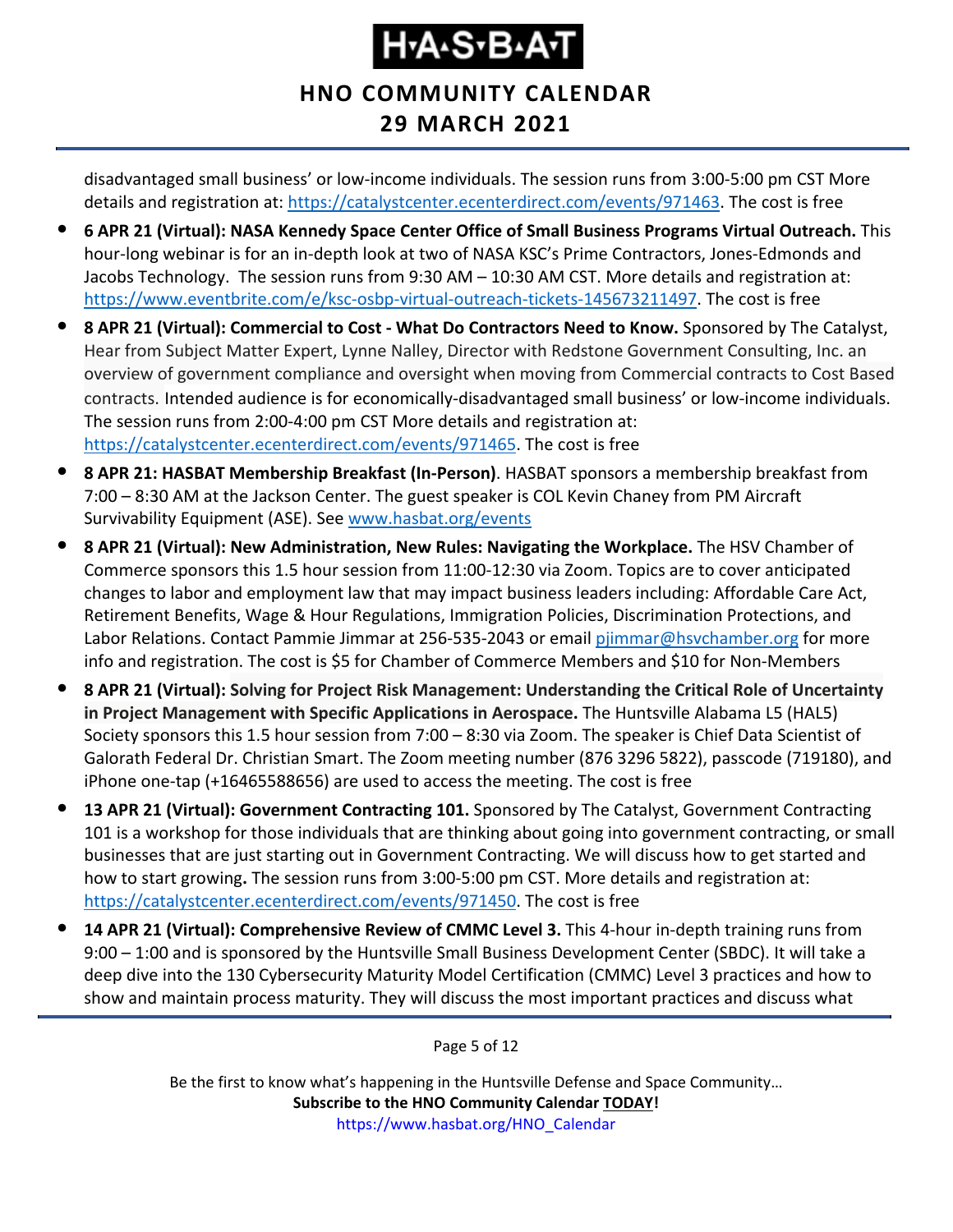### **HNO COMMUNITY CALENDAR 29 MARCH 2021**

will satisfy the practice criteria, what an auditor will look for to pass the audit, and to help you understand if you have done enough to show process maturity to an auditor**.** Sign up at [https://asbdc.ecenterdirect.com/events/signup/8830.](https://asbdc.ecenterdirect.com/events/signup/8830) The cost is free

- **14 APR 21 (Virtual): North Alabama International Trade Association (NAITA) Foreign Military Sales (FMS) Industry Day.** The NAITA FMS Industry Day runs from 2-5pm CST. It has been held annually for more than 10 years to provide the business community with an update on the security assistance enterprise and FMS opportunities around the globe. More details and registration at: [https://naita.org/event/fms-industry](https://naita.org/event/fms-industry-day-2021-virtual-featuring-usasac/)[day-2021-virtual-featuring-usasac/.](https://naita.org/event/fms-industry-day-2021-virtual-featuring-usasac/) The cost is free for NAITA members and USG; \$25 for non-members and Gov't contractors
- **15 APR 21 (Virtual): The Monthly Close Process – Approach & Best Practices Webinar.** Sponsored by Redstone Government Consulting, Inc (RGCI), this free webinar runs from 11am-12pm CST and offers attendees an overview of The Monthly Accounting Close Process. The instructor is Amanda L. White, CPA Senior Managing Consultant. More details and registration at: [https://hubs.ly/H0JR9mV0.](https://hubs.ly/H0JR9mV0) The cost is free.
- **15 APR 21 (Virtual): GSA Multiple Award Schedule - Everything You Need to Know, But Didn't Know to Ask.** Sponsored by The Catalyst, Ms. Courtney Fairchild is the guest speaker and will walk you through what you need to know concerning GSA schedules. Intended audience is for economically-disadvantaged small business' or low-income individuals. The session runs from 2:00-4:00 pm CST More details and registration at: [https://catalystcenter.ecenterdirect.com/events/971466.](https://catalystcenter.ecenterdirect.com/events/971466) The cost is free
- **16 APR 21 (In Person): PMI Project Management Excellence Awards Dinner**, 5:30 9:00 pm, Jackson Center, 6001 Moquin Drive NW, Huntsville AL 35806, information and registration at: [https://pmi](https://pmi-nac.org/meet-reg1.php?id=179)[nac.org/meet-reg1.php?id=179,](https://pmi-nac.org/meet-reg1.php?id=179) cost: \$60
- **20 APR 21 (Virtual): NASA Marshall Space Flight Center (MSFC) Partnership Forum.** You are invited to the initial meeting of the NASA MSFC Partnership Forum to be held virtually on April 20th from 9-11 am CST. It is sponsored by the MSFC Partnerships & Formulation Office. The purpose is to serve as a conduit for enhancing the partnerships process. See details and registration info at: [https://forms.gle/22MAp1eEMGz12RW39.](https://forms.gle/22MAp1eEMGz12RW39) The cost is free
- **20-21 APR 21 (Virtual): Team Aberdeen Proving Ground (APG) hosts the APG Advance Planning Briefing to Industry (APBI).** APG APBI is to describe for industry potential future contracting opportunities for mission areas that focus on: Command, Control, Communications, Computers, Cyber, Intelligence, Surveillance, and Reconnaissance; Research and Development; Test and Evaluation; Chemical and Biological Defense; and APG Garrison. The event will be held virtually via MS Teams. See details at: [https://beta.sam.gov/opp/3a373cfeef8542e7b060329f53f8efb9/view?keywords=APBI&sort=](https://beta.sam.gov/opp/3a373cfeef8542e7b060329f53f8efb9/view?keywords=APBI&sort=-relevance&index=opp&is_active=true&page=1) [relevance&index=opp&is\\_active=true&page=1.](https://beta.sam.gov/opp/3a373cfeef8542e7b060329f53f8efb9/view?keywords=APBI&sort=-relevance&index=opp&is_active=true&page=1) The cost is free
- **22 APR 21 (Virtual): HR for Government Contractors.** This presentation is sponsored by the Huntsville Small Business Development Center (SBDC). Join the HR professionals from Rocket City HR Consulting to

Page 6 of 12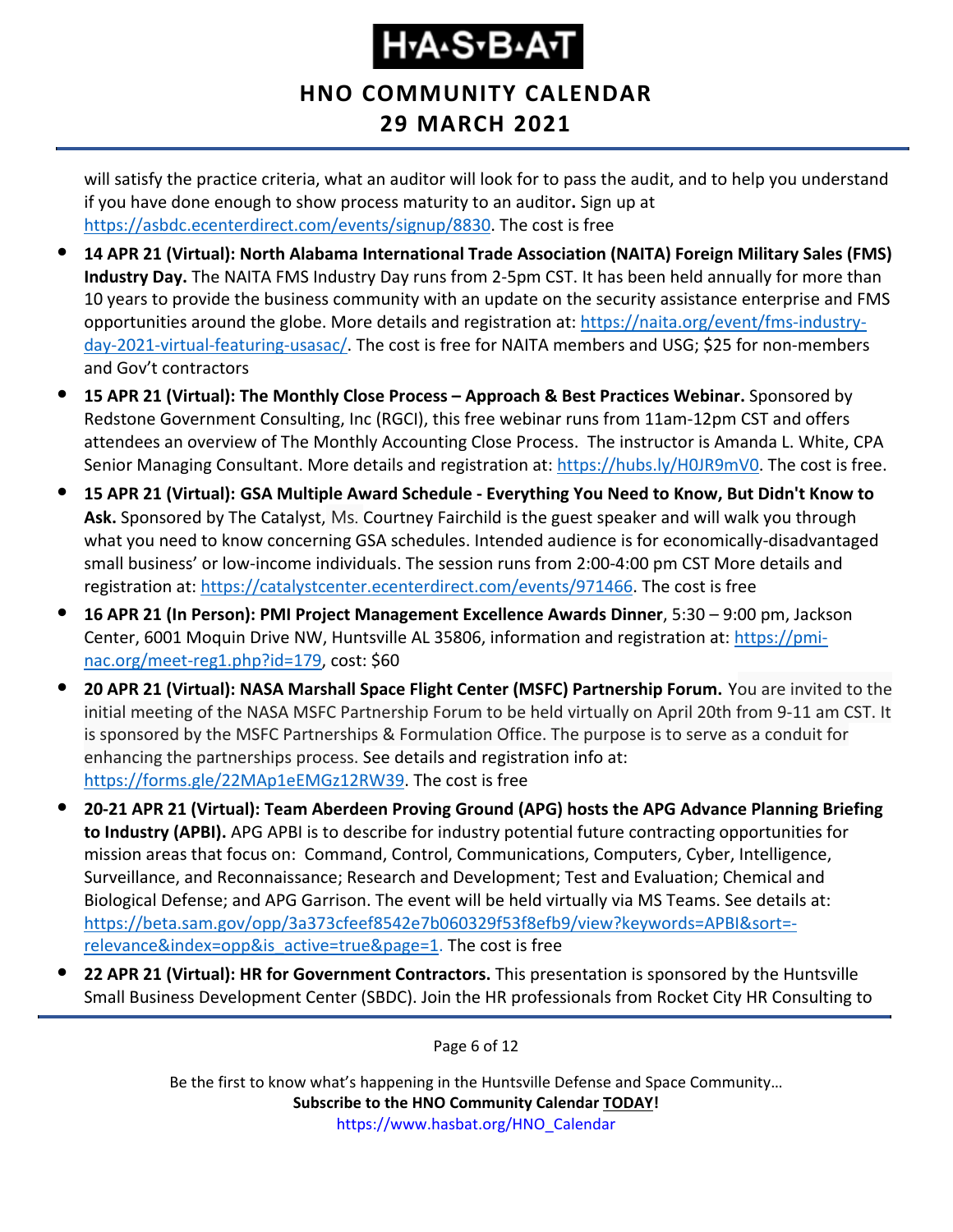### **HNO COMMUNITY CALENDAR 29 MARCH 2021**

help you keep your company in compliance with Federal rules and regulations and runs from 11:00 – 1:00 pm. Sign-up at: [https://asbdc.ecenterdirect.com/events/8817.](https://asbdc.ecenterdirect.com/events/8817) The cost is free

- **29 APR 21 (Virtual): Small Business Certifications Workshop.** Sponsored by The Catalyst, learn more about the small business certifications available, eligibility requirements, and how to apply for them. Intended audience is for economically-disadvantaged small business' or low-income individuals. The session runs from 3:00-5:00 pm CST. More details and registration at: [https://catalystcenter.ecenterdirect.com/events/971461.](https://catalystcenter.ecenterdirect.com/events/971461) The cost is free
- **29 APR 21 (Virtual): DFARS Business System Audits – What to Expect Webinar.** Sponsored by Redstone Government Consulting, Inc (RGCI), this free webinar runs from 11am-12pm CST and offers attendees an overview of DFARS Business System Audits, general requirements, the audit process, auditor expectations, and recommended contractor actions to prepare. The instructor is Robert (Bob) Eldridge, CPA who is a Director at RCGI and worked in DCAA for over 32 years. More details and registration at: [https://hubs.ly/H0JRjZ70.](https://hubs.ly/H0JRjZ70) The cost is free.
- **6 MAY 21 (In Person): HASBAT Membership Luncheon**. HASBAT sponsors a membership luncheon from 11:30 – 1:00 PM at the Jackson Center. The guest speaker is Mr. Jeffrey Langhout, the Director of the U.S. Army Combat Capabilities Development Command Aviation & Missile Center. See [www.hasbat.org/events](http://www.hasbat.org/events)

#### **LONGER TERM JUNE 2021+**

- **3 JUN 21 (In Person): HASBAT Membership Luncheon**. HASBAT sponsors a membership luncheon from 11:30 – 1:00 PM at the Jackson Center. The guest speaker is COL Guy Yelverton III, the PM for Strategic and Operational Rockets and Missiles. See [www.hasbat.org/events](http://www.hasbat.org/events)
- **21-22 JUN 21 (In Person): Aircraft Survivability Equipment Symposium**, Kissimee, FL. For registration go to:<https://s7.goeshow.com/aaaa/missionsolutions/2021/registration.cfm>
- **23 JUN 21 (TBD): Huntsville Chamber of Commerce Best Places to Work Awards**, Von Braun Center
- **10-12 AUG 21 (Virtual): Space and Missile Defense Symposium**. The theme is: Integration of Space and Missile Defense Capabilities Across All Domains. Registration link is at: [https://www.smdsymposium.org.](https://www.smdsymposium.org/)
- **17-18 AUG 21 (In Person): 32nd AUVSI Pathfinder Chapter Symposium.** This two-day event is open to the public at the Huntsville Space and Rocket Center and is the place to be to learn about the history of unmanned systems, emerging requirements, and future funding. For more information and registration see: [https://auvsipathfinder.com](https://auvsipathfinder.com/)
- **SEP 21 (In Person): National Cyber Summit**, Von Braun Center South Hall, 700 Monroe Street, Huntsville AL 35801, More information at [www.nationalcybersummit.com](http://www.nationalcybersummit.com/) .

Page 7 of 12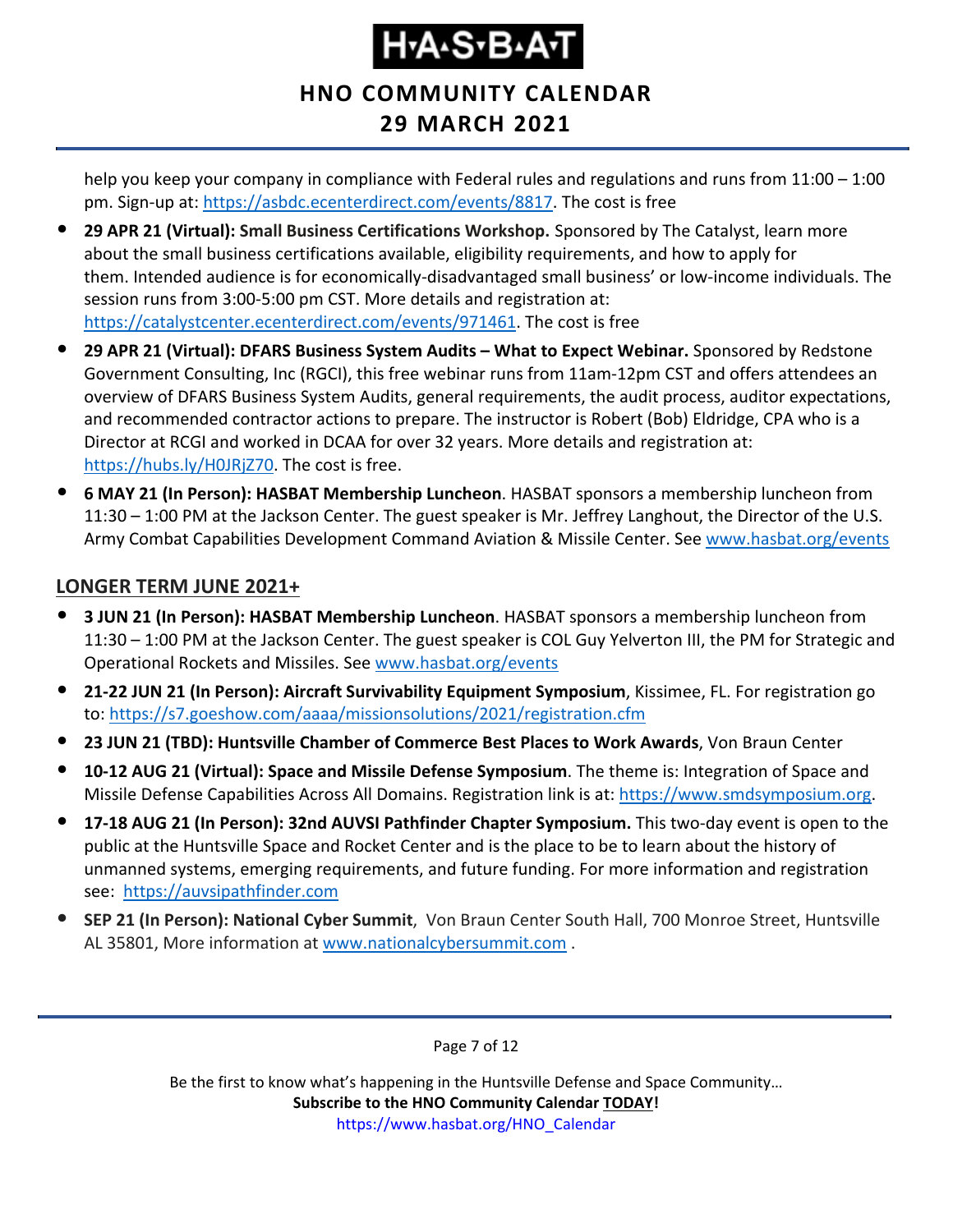# **Н-А-Ѕ-В-А-Т**

**HNO COMMUNITY CALENDAR**

### **29 MARCH 2021**

• **15-17 NOV 21 (In Person): 2021 Joseph P. Cribbins Training, Equipping and Sustainment Symposium** "Synchronizing Across the Army Aviation Enterprise" @ Von Braun Center, more information at: <https://s15.a2zinc.net/clients/aaaa/TASS2020/Public/Enter.aspx>

### <span id="page-7-0"></span>**UPCOMING JOB FAIRS**

- Huntsville Chamber of Commerce Job Fair Link: [https://hsvchamber.org/departments/workforce](https://hsvchamber.org/departments/workforce-education/career-fairs/)[education/career-fairs/](https://hsvchamber.org/departments/workforce-education/career-fairs/)
- Huntsville Job Fairs Google Link: [https://www.google.com/search?source=hp&ei=tIkWXYqcBLGOggf1qamIBw&q=huntsville+job+fairs&oq=](https://www.google.com/search?source=hp&ei=tIkWXYqcBLGOggf1qamIBw&q=huntsville+job+fairs&oq=huntsville+job+fairs&gs_l=psy-ab.3..0j0i22i30l2.1976.6389..6885...1.0..0.106.1483.20j1......0....1..gws-wiz.....8..35i39j0i131j0i20i263.QNPeuRdHMI0&ibp=htl;jobs&sa=X&ved=2ahUKEwjd5q25ko3jAhXmUt8KHWsmB5MQiYsCKAF6BAgFEBA#fpstate=tldetail&htidocid=pbp-9beJRfv9iMRDAAAAAA%3D%3D&htivrt=jobs) [huntsville+job+fairs&gs\\_l=psy-ab.3..0j0i22i30l2.1976.6389..6885...1.0..0.106.1483.20j1......0....1..gws](https://www.google.com/search?source=hp&ei=tIkWXYqcBLGOggf1qamIBw&q=huntsville+job+fairs&oq=huntsville+job+fairs&gs_l=psy-ab.3..0j0i22i30l2.1976.6389..6885...1.0..0.106.1483.20j1......0....1..gws-wiz.....8..35i39j0i131j0i20i263.QNPeuRdHMI0&ibp=htl;jobs&sa=X&ved=2ahUKEwjd5q25ko3jAhXmUt8KHWsmB5MQiYsCKAF6BAgFEBA#fpstate=tldetail&htidocid=pbp-9beJRfv9iMRDAAAAAA%3D%3D&htivrt=jobs)[wiz.....8..35i39j0i131j0i20i263.QNPeuRdHMI0&ibp=htl;jobs&sa=X&ved=2ahUKEwjd5q25ko3jAhXmUt8KH](https://www.google.com/search?source=hp&ei=tIkWXYqcBLGOggf1qamIBw&q=huntsville+job+fairs&oq=huntsville+job+fairs&gs_l=psy-ab.3..0j0i22i30l2.1976.6389..6885...1.0..0.106.1483.20j1......0....1..gws-wiz.....8..35i39j0i131j0i20i263.QNPeuRdHMI0&ibp=htl;jobs&sa=X&ved=2ahUKEwjd5q25ko3jAhXmUt8KHWsmB5MQiYsCKAF6BAgFEBA#fpstate=tldetail&htidocid=pbp-9beJRfv9iMRDAAAAAA%3D%3D&htivrt=jobs) [WsmB5MQiYsCKAF6BAgFEBA#fpstate=tldetail&htidocid=pbp-9beJRfv9iMRDAAAAAA%3D%3D&htivrt=jobs](https://www.google.com/search?source=hp&ei=tIkWXYqcBLGOggf1qamIBw&q=huntsville+job+fairs&oq=huntsville+job+fairs&gs_l=psy-ab.3..0j0i22i30l2.1976.6389..6885...1.0..0.106.1483.20j1......0....1..gws-wiz.....8..35i39j0i131j0i20i263.QNPeuRdHMI0&ibp=htl;jobs&sa=X&ved=2ahUKEwjd5q25ko3jAhXmUt8KHWsmB5MQiYsCKAF6BAgFEBA#fpstate=tldetail&htidocid=pbp-9beJRfv9iMRDAAAAAA%3D%3D&htivrt=jobs)

Page 8 of 12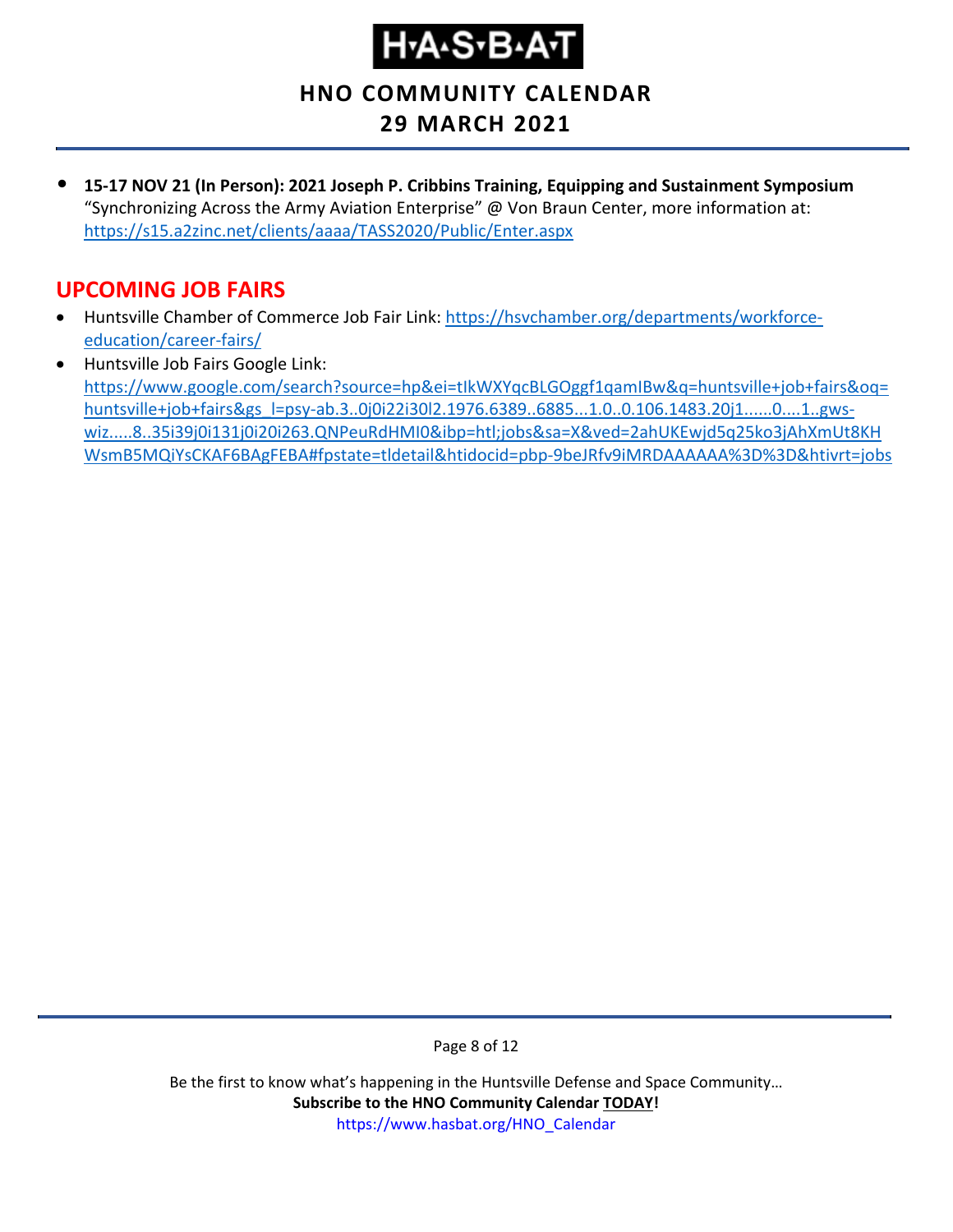**HNO COMMUNITY CALENDAR**

**29 MARCH 2021**

#### <span id="page-8-0"></span>**HUNTSVILLE / MADISON SCHOOL DATES FOR 2020 – 2021**



As of 6/4/2020

#### Page 9 of 12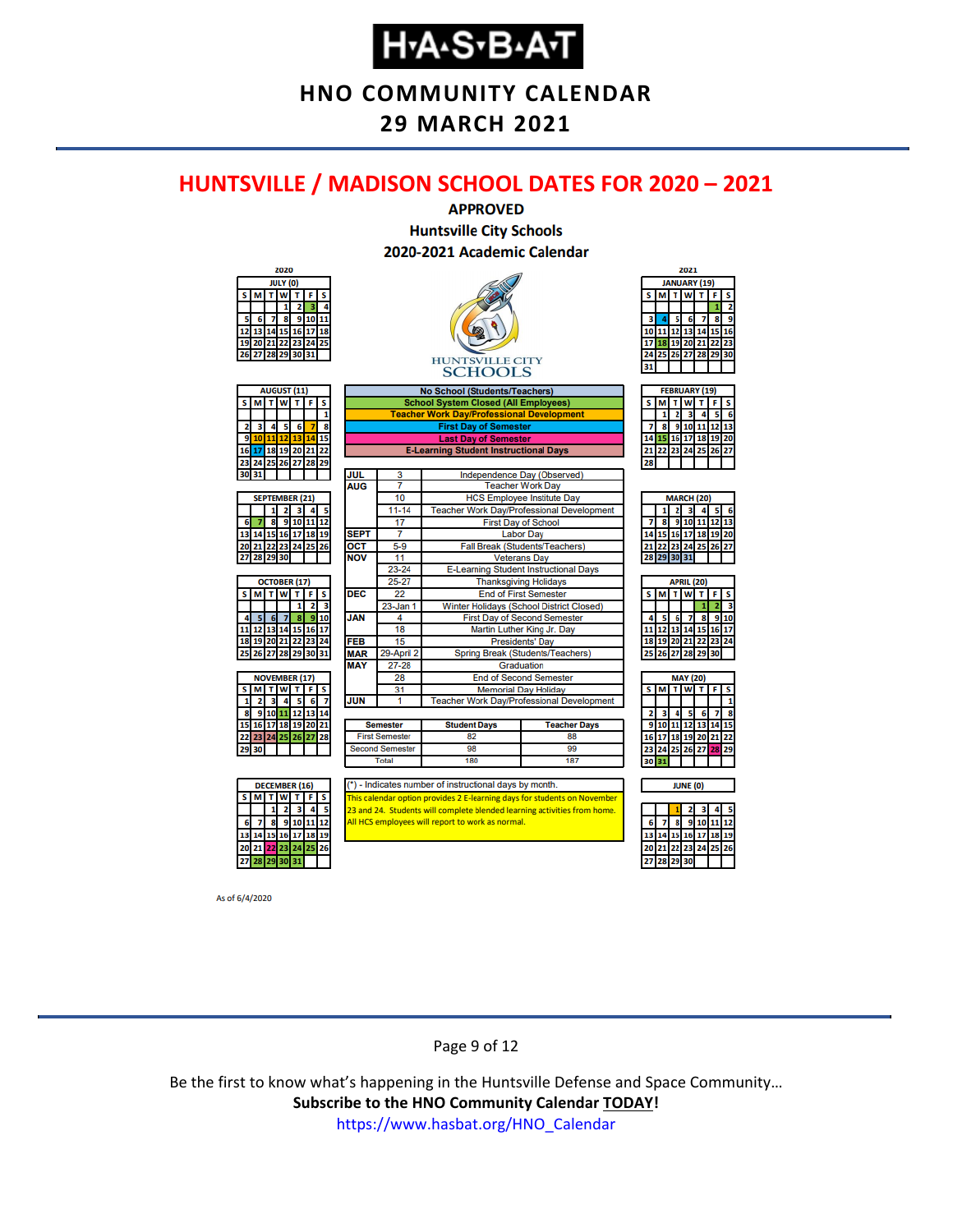**HNO COMMUNITY CALENDAR 29 MARCH 2021**

### **MADISON CITY SCHOOLS CALENDAR**

#### 2020-2021

211 Celtic Drive Madison, AL 35758 www.madisoncity.k12.al.us





#### Page 10 of 12

187

 $30^{\circ}$ 

180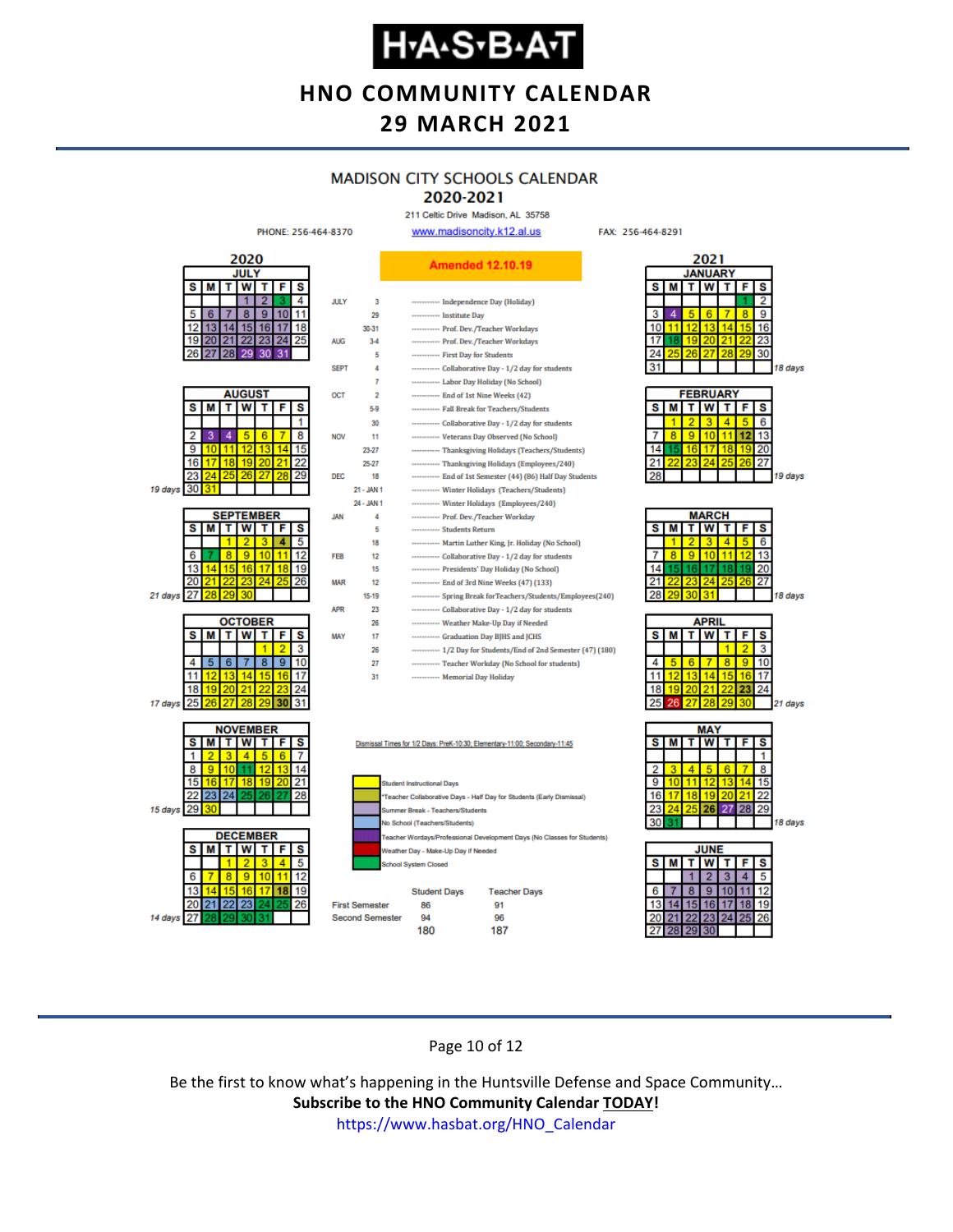# **Н-А-S-В-А-Т**

**HNO COMMUNITY CALENDAR 29 MARCH 2021**

#### **MADISON COUNTY SCHOOLS CALENDAR**

#### 2020-2021

**FIRST SEMESTER - 88 DAYS** 

www.mcssk12.org

Phone: 256-852-2557



| <b>AUGUST</b> |                       |    |             |       |    |    |  |
|---------------|-----------------------|----|-------------|-------|----|----|--|
| s             | T W<br>$\vec{T}$<br>м |    |             |       | F  | S  |  |
|               |                       |    |             |       |    |    |  |
| 2             | 3                     | 4  | 5           | 6     |    | 8  |  |
| 9             | 10                    | 11 | 12          | 13    |    | 15 |  |
| 16            | 17                    | 18 |             | 19 20 | 21 | 22 |  |
| 23            |                       |    | 24 25 26 27 |       | 28 | 29 |  |
| 30            | 31                    |    |             |       |    |    |  |

| <b>SEPTEMBER</b> |                           |                 |          |    |    |    |  |  |
|------------------|---------------------------|-----------------|----------|----|----|----|--|--|
| s                | т<br><b>T</b> W<br>F<br>М |                 |          |    |    | s  |  |  |
|                  |                           |                 | 2        | з  |    |    |  |  |
| 6                |                           | 8               | 9        | 10 |    | 12 |  |  |
| 13               | 14                        |                 | 15 16    | 17 | 18 | 19 |  |  |
| 20               | 21                        |                 | 22 23 24 |    | 25 | 26 |  |  |
| 27               | 128.                      | 29 <sup>1</sup> | 30       |    |    |    |  |  |







| AUG 5-7        |    |                | Staff Development / Workday      |                                              |  |                                        |  |  |  |
|----------------|----|----------------|----------------------------------|----------------------------------------------|--|----------------------------------------|--|--|--|
|                |    | $10 - 18$      | Staff Development / Workday      |                                              |  |                                        |  |  |  |
|                | 19 |                | <b>First Day of School</b>       |                                              |  |                                        |  |  |  |
| SEP            | -7 |                | <b>Labor Day</b>                 |                                              |  |                                        |  |  |  |
| OCT 5-9        |    |                | Fall Break (Students/Teachers)   |                                              |  |                                        |  |  |  |
|                |    | $8 - 9$        | Fall Break (employees)           |                                              |  |                                        |  |  |  |
| <b>NOV 11</b>  |    |                |                                  | <b>Veteran's Day</b>                         |  |                                        |  |  |  |
|                |    | $24 - 27$      |                                  |                                              |  | Thanksgiving Break (Students/Teachers) |  |  |  |
|                |    | $25 - 27$      |                                  | <b>Thanksgiving Break (employees)</b>        |  |                                        |  |  |  |
|                |    | DEC 22 -Jan 1  |                                  | <b>Winter Break</b>                          |  |                                        |  |  |  |
|                |    |                |                                  | <b>SECOND SEMESTER - 88 DAYS</b>             |  |                                        |  |  |  |
|                |    |                |                                  |                                              |  |                                        |  |  |  |
| <b>JAN</b>     | 18 |                |                                  | Martin Luther King Jr Day                    |  |                                        |  |  |  |
|                | 19 |                | <b>Second Semester Begins</b>    |                                              |  |                                        |  |  |  |
| <b>FFR 15</b>  |    |                | <b>President's Day</b>           |                                              |  |                                        |  |  |  |
|                |    | MAR 29 - APR 2 | Spring Break (Students/Teachers) |                                              |  |                                        |  |  |  |
| APR 1-2        |    |                | Spring Break (Employees)         |                                              |  |                                        |  |  |  |
| MAY 25 -26     |    |                |                                  | <b>GRADUATIONS</b>                           |  |                                        |  |  |  |
|                | 28 |                |                                  | <b>Last Day of School</b>                    |  |                                        |  |  |  |
|                | 31 |                |                                  | <b>Memorial Day</b>                          |  |                                        |  |  |  |
| JUN.           | 1  |                |                                  | <b>Teacher Workdays</b>                      |  |                                        |  |  |  |
|                |    |                |                                  |                                              |  |                                        |  |  |  |
|                |    |                |                                  | <b>Progress Report and Report Card Dates</b> |  |                                        |  |  |  |
|                |    | Grading        |                                  | Progress                                     |  | Report                                 |  |  |  |
|                |    | Period         |                                  | Report                                       |  | Card                                   |  |  |  |
|                |    | 1              |                                  | 9/17/2020                                    |  | 10/29/2020                             |  |  |  |
|                |    | 2              |                                  | 12/1/2020                                    |  | 1/21/2021                              |  |  |  |
|                |    | 3              | 2/18/2021<br>3/25/2021           |                                              |  |                                        |  |  |  |
| 4<br>4/29/2021 |    |                |                                  |                                              |  | 6/3/2021                               |  |  |  |





| <b>FEBRUARY</b> |   |    |          |    |       |    |  |  |
|-----------------|---|----|----------|----|-------|----|--|--|
| s               | М | т  | w        |    | F     | S  |  |  |
|                 |   | 2  | 3        |    |       | ĥ  |  |  |
|                 | R | 9  | 10       |    | 12    | 13 |  |  |
|                 |   | 16 | 17       | 18 | 19    | 20 |  |  |
|                 |   |    | 23 24 25 |    | 26 27 |    |  |  |
|                 |   |    |          |    |       |    |  |  |

| <b>MARCH</b> |                 |                 |                 |         |       |    |  |  |  |
|--------------|-----------------|-----------------|-----------------|---------|-------|----|--|--|--|
| S            | М               |                 | <b>T</b> W      | $T$ $F$ |       | S  |  |  |  |
|              |                 | 2               |                 |         |       | 6  |  |  |  |
|              | 8               | 9               | 10              |         | 12    | 13 |  |  |  |
| 14           | 15 <sub>1</sub> | 16 <sup>1</sup> | 17 <sup>1</sup> | 18      | 19    | 20 |  |  |  |
| 21           | 22              |                 | 23 24 25        |         | 26 27 |    |  |  |  |
|              |                 |                 | 28 29 30 31     |         |       |    |  |  |  |
|              |                 |                 |                 |         |       |    |  |  |  |

| APRIL |          |                |   |    |    |    |  |  |
|-------|----------|----------------|---|----|----|----|--|--|
| s     | M<br>т   |                | W | т  | F  | s  |  |  |
|       |          |                |   |    |    | 3  |  |  |
|       |          | 6              |   | 8  | 9  | 10 |  |  |
| 11    |          | 12 13 14       |   | 15 | 16 | 17 |  |  |
| 18    |          | 19 20 21 22 23 |   |    |    | 24 |  |  |
| 25    | 26 27 28 |                |   | 29 | 30 |    |  |  |
|       |          |                |   |    |    |    |  |  |





#### **QUESTIONS OR COMMENTS… EMAIL: [Calendar@HASBAT.org](mailto:calendar@hasbat.org)**

Page 11 of 12